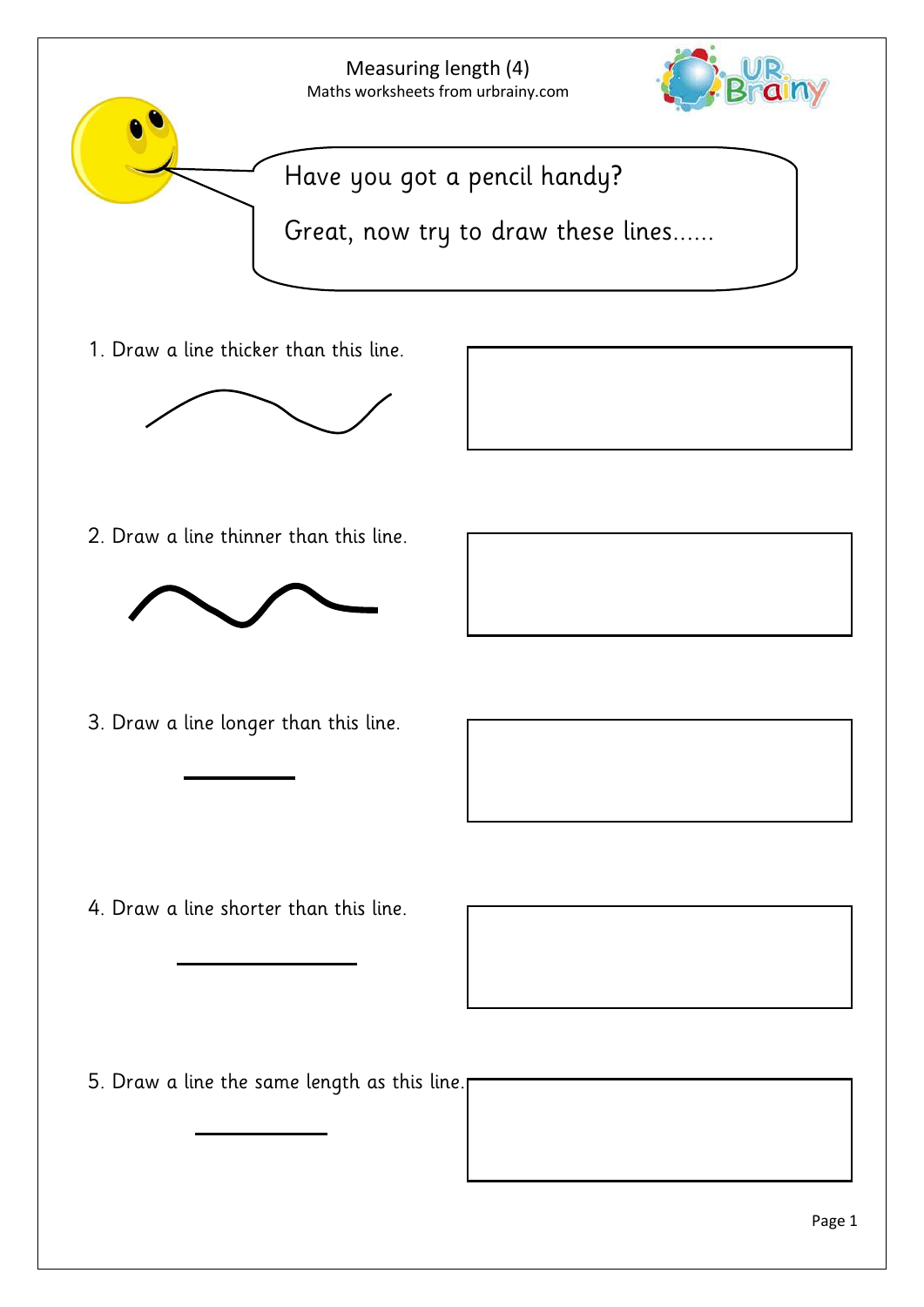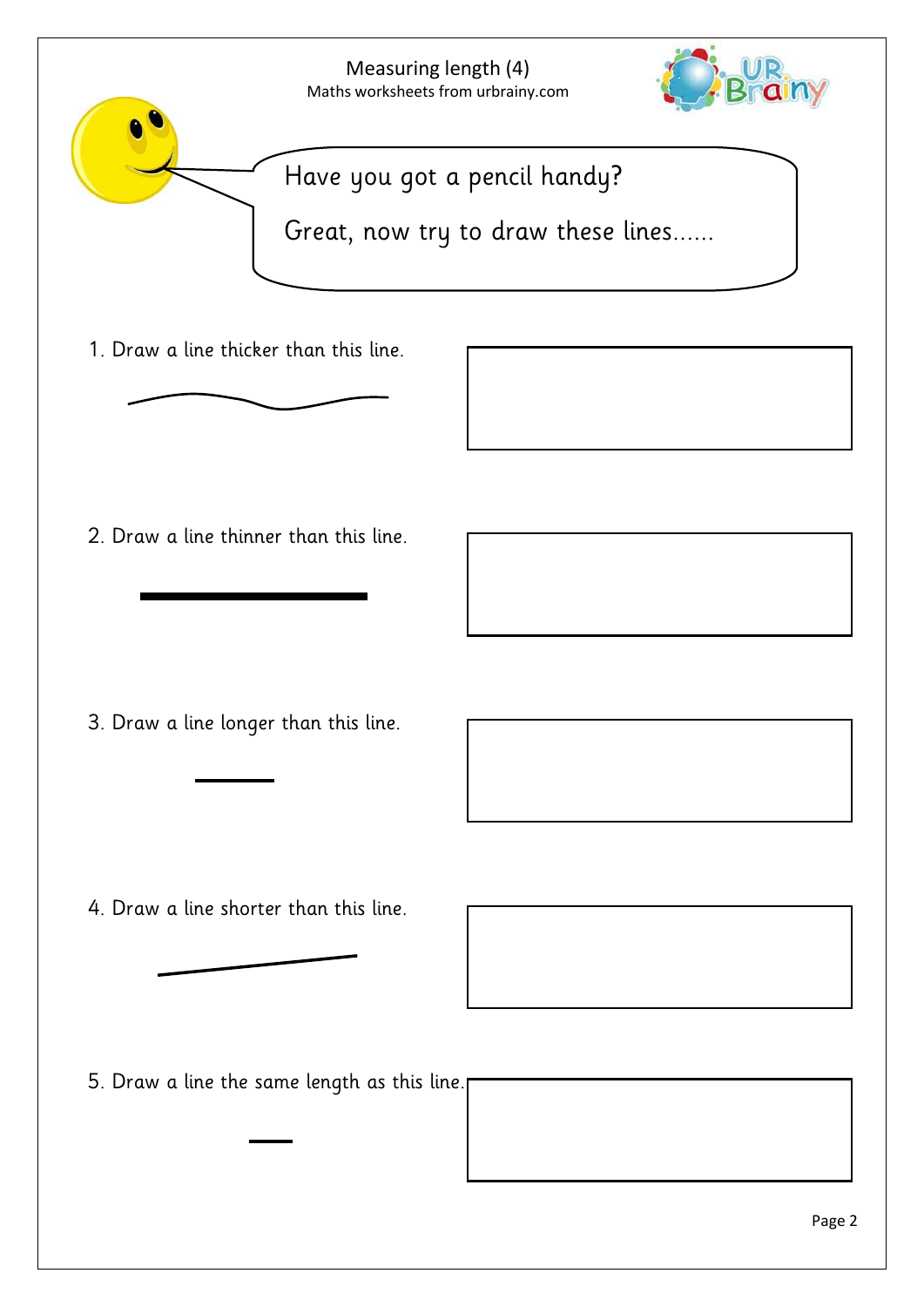Measuring length (4) Maths worksheets from urbrainy.com



Use a piece of string or cotton to see how far it is to each home. Follow the line with the string and then cut it off and lay it out straight.



Colour the child with the longest distance to go red. Colour the child with the shortest distance to go blue.